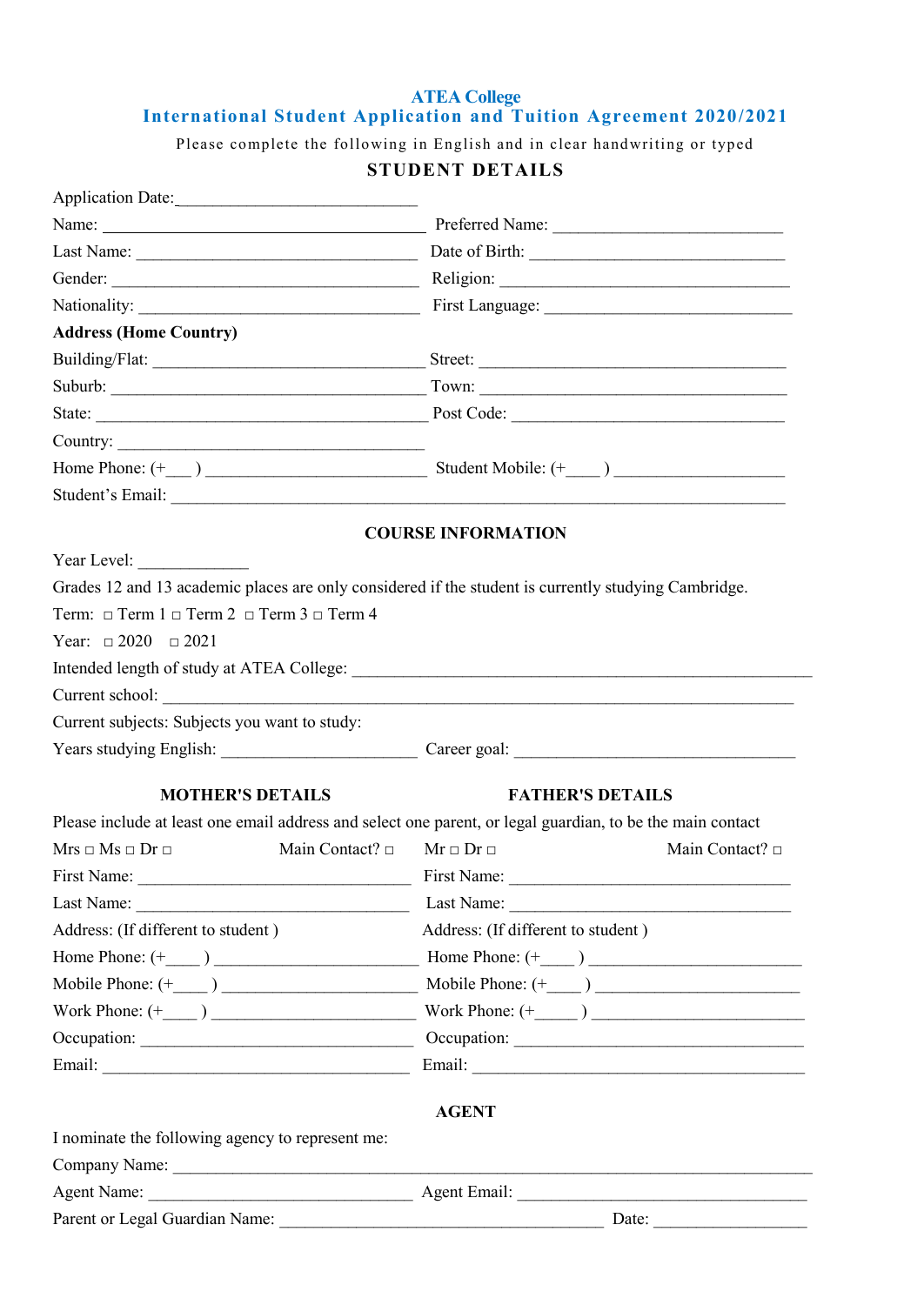### **INSURANCE**

The Code of Practice and New Zealand Immigration Service require all International Students studying in New Zealand to have Full Travel and Medical Insurance while in New Zealand. The insurance policy must be compliant with the New Zealand Qualification Authority and the Code of Practice requirements.

For more information on the Education (Pastoral Care of International Students) Code of Practice 2016 please see: [https://www.nzqa.govt.nz/providers-partners/education-code-of-practice.](https://www.nzqa.govt.nz/providers-partners/education-code-of-practice)

ATEA College is able to purchase on the Student's behalf insurance through Unicare [https://www.uni](https://www.uni-care.org/Policy/NzStudentPlan)[care.org/Policy/NzStudentPlan](https://www.uni-care.org/Policy/NzStudentPlan)

**I** would like ATEA College to purchase my insurance: Yes  $\begin{bmatrix} \sim \\ \sim \end{bmatrix}$ 

# **ACCOMMODATION ARRANGEMENTS**

### **Please choose from one of the following options and complete the relevant contract**

#### $\mathbf{I}$ **RESIDENTIAL CAREGIVER (Homestay)**

I would like to apply for a place with a Residential Caregiver organised by the College's homestay agency. Please complete:

• INTERNATIONAL STUDENT ACCOMMODATION AGREEMENT LIVING WITH A RESIDENTIAL CAREGIVER OR DESIGNATED CAREGIVER 2020/2021

• INTERNATIONAL STUDENT LIVING WITH A RESIDENTIAL CAREGIVER APPLICATION

#### $\mathcal{L}$ **DESIGNATED CAREGIVER**

I will be living with my:

|  | $\Box$ Close Relative (aunt/uncle/grandparent) |  | Close Family Friend |
|--|------------------------------------------------|--|---------------------|
|--|------------------------------------------------|--|---------------------|

Please note a Designated Caregiver must be over 24 years of age, in marriage/partnership or family setting.

Please complete:

| $\ldots$                                                                          |
|-----------------------------------------------------------------------------------|
| $\bullet$ INTERNATIONAL STUDENT ACCOMMODATION AGREEMENT LIVING WITH A RESIDENTIAL |
| CAREGIVER OR DESIGNATED CAREGIVER 2020/2021                                       |
| and                                                                               |
| $\cdot$ DESIGNATED CAREGIVER AGREEMENT $-$ 2020/2021                              |

#### $\mathbf{I}$ **PARENTS OR LEGAL GUARDIANS**

|                 | I will be living with my: $\Box$ Mother or $\Box$ Father or $\Box$ Both Parents/Legal Guardians |  |
|-----------------|-------------------------------------------------------------------------------------------------|--|
|                 |                                                                                                 |  |
|                 |                                                                                                 |  |
|                 |                                                                                                 |  |
| Dlagge complete |                                                                                                 |  |

Please complete

• INTERNATIONAL STUDENT ACCOMMODATION AGREEMENT LIVING WITH A PARENT – 2020/2021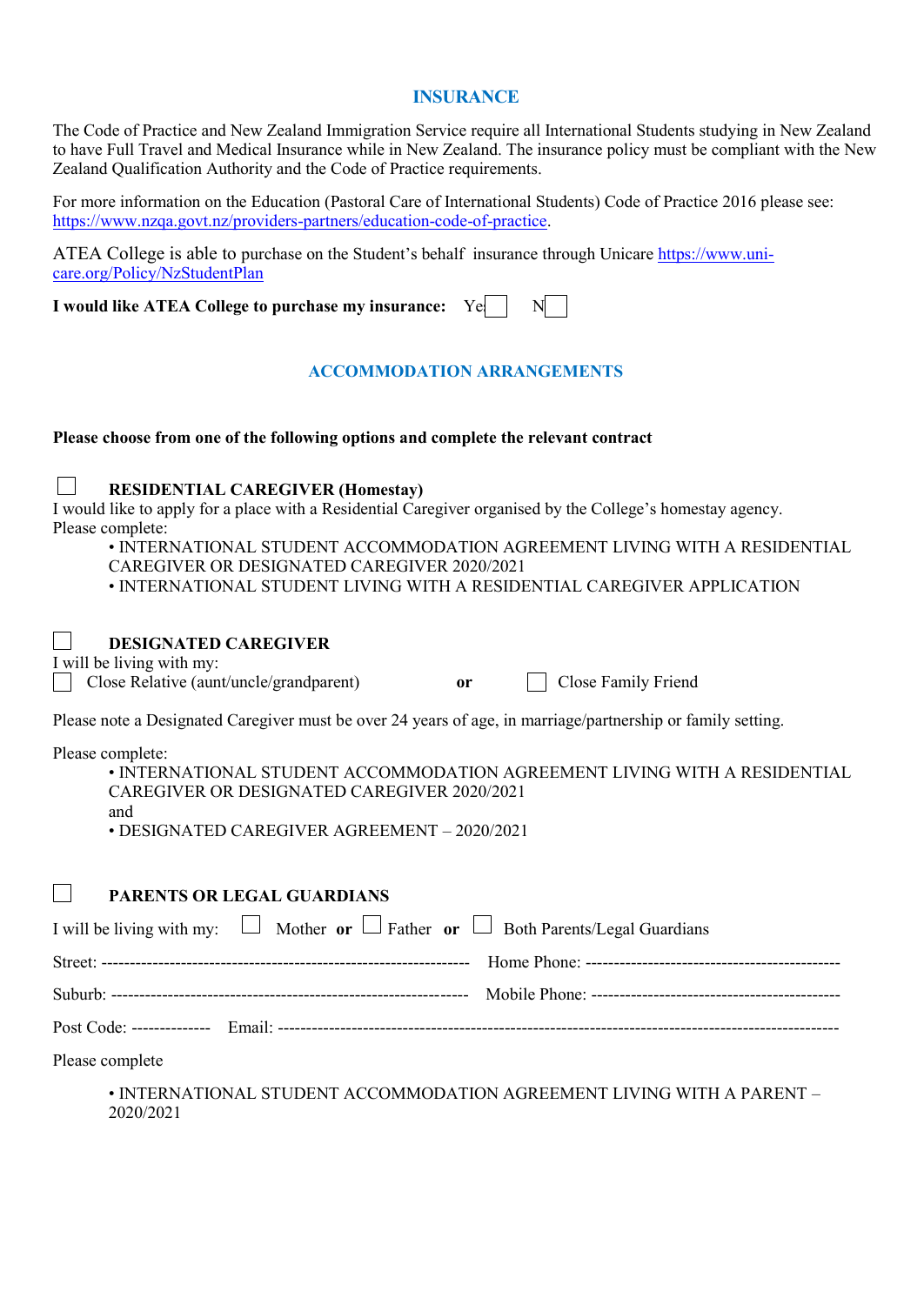### **STUDENT HEALTH RECORD 2020/2021**

The information collected on this form is to assist in the case of accident or emergency, or to assess any special needs the student may have. Please complete it in full. The information will be stored securely and access is limited to the International Director, or on request, to the student his/herself.

If considered necessary, for safety reasons, a limited version may be distributed to staff members immediately responsible for Physical education or Food Technology staff.

If you consider any of the information to be confidential please enclose this form in an envelope marked "Confidential Medical Information" or you can provide additional information by emailing or you can phone the International Director and talk to them.

### **STUDENT DETAILS:**

| Family Name:                             |                                                                             |
|------------------------------------------|-----------------------------------------------------------------------------|
| First Name(s):                           |                                                                             |
| Preferred Name:                          |                                                                             |
| Date of Birth:<br><b>OFFICE USE ONLY</b> | Country of Origin:                                                          |
|                                          |                                                                             |
| Address in NZ:                           |                                                                             |
| PARENT/CAREGIVER DETAILS NZ:             |                                                                             |
| Mother's Name:                           | Mobile:                                                                     |
| Father's Name:                           | Mobile:                                                                     |
|                                          | EMERGENCY CONTACT: International Department Mobile: 027 4143221 (emergency) |

| <b>Condition</b>                                                                               | Yes | No | When | Details, Treatment, & Medications                                                                       |
|------------------------------------------------------------------------------------------------|-----|----|------|---------------------------------------------------------------------------------------------------------|
| Allergy                                                                                        |     |    |      |                                                                                                         |
| Anxiety/Depression                                                                             |     |    |      |                                                                                                         |
| Asthma                                                                                         |     |    |      |                                                                                                         |
| Diabetes                                                                                       |     |    |      |                                                                                                         |
| Epilepsy                                                                                       |     |    |      |                                                                                                         |
| <b>Glandular Fever</b>                                                                         |     |    |      |                                                                                                         |
| Head Injury                                                                                    |     |    |      |                                                                                                         |
| <b>Heart Condition</b>                                                                         |     |    |      |                                                                                                         |
| Migraines                                                                                      |     |    |      |                                                                                                         |
| <b>Rheumatic Fever</b>                                                                         |     |    |      |                                                                                                         |
| Are there any other<br>medical issues that<br>could have an<br>impact while in New<br>Zealand? |     |    |      |                                                                                                         |
|                                                                                                |     |    |      | Has your child taken or does he/she currently take medication that is not listed above. Please explain. |
|                                                                                                |     |    |      |                                                                                                         |
|                                                                                                |     |    |      |                                                                                                         |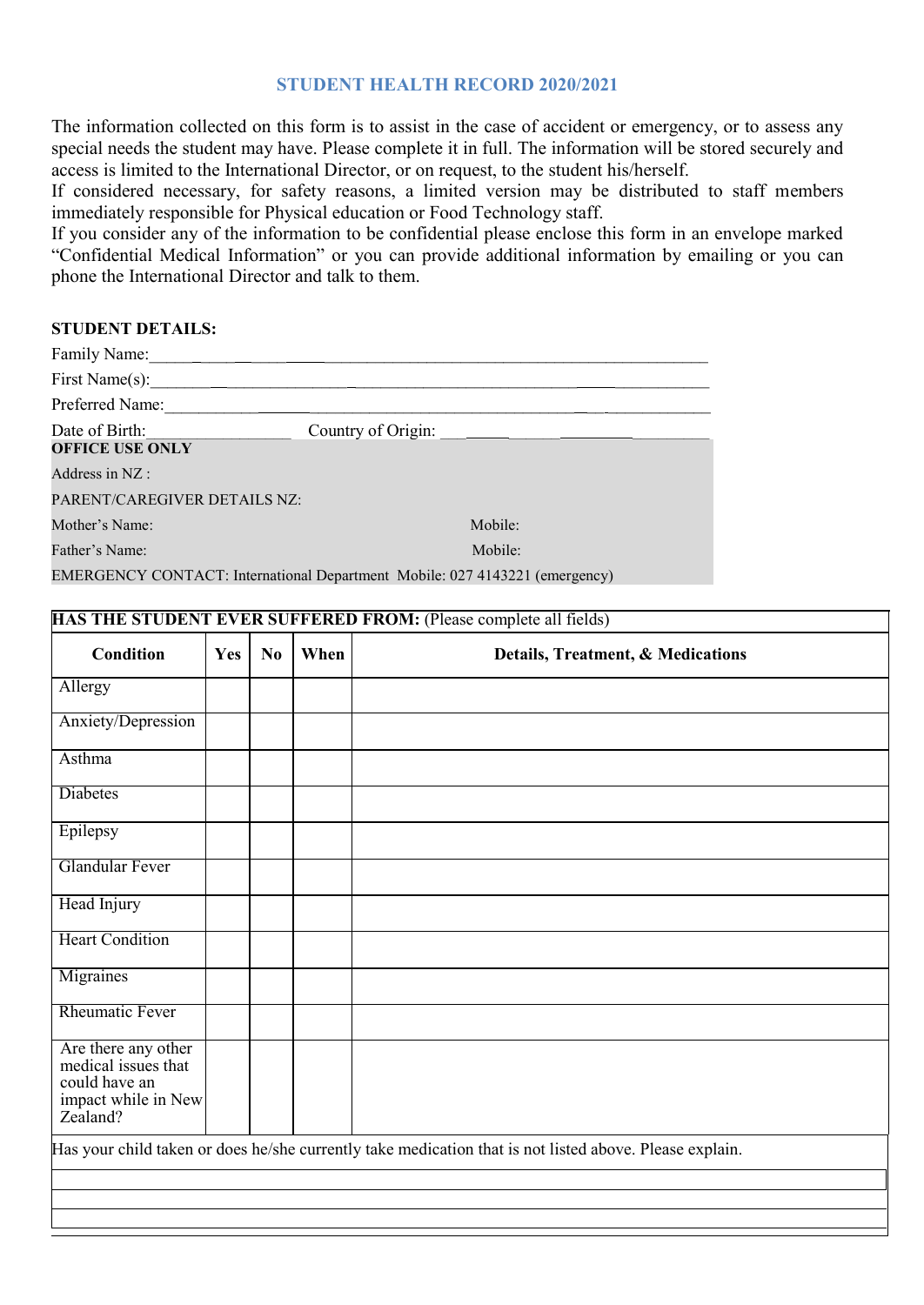|                            | Y es | No |                            | Y es | No |        | Yes |  |
|----------------------------|------|----|----------------------------|------|----|--------|-----|--|
| Sight                      |      |    | Hearing                    |      |    | Speech |     |  |
| Does he/she wear glasses?  |      |    | Are hearing aids required? |      |    |        |     |  |
| Does he/she wear contacts? |      |    |                            |      |    |        |     |  |
| Details:                   |      |    |                            |      |    |        |     |  |

### **Prescription Medication:**

Bringing prescription medicine to school is discouraged. If your child needs to take medication for a chronic condition during school hours please request our **MEDICATIONS ADVICE FORM**, request your doctor complete the form. You may then send the completed form to the College, and we will make arrangements for the approved medication(s) to be kept in a classroom Personal Medications Box.

### **Immunisation Details:**

### **Has your child had the following immunisations?:**

|                                 | Y es | No. |                                    | r es |  |
|---------------------------------|------|-----|------------------------------------|------|--|
| M.M.R (Measles, Mumps, Rubella) |      |     | <b>HPV</b>                         |      |  |
| Hepatitis B                     |      |     | Diphtheria                         |      |  |
| Meningococcal B                 |      |     | Tetanus                            |      |  |
| Pertussis (Whooping Cough)      |      |     | <b>Tuberculosis</b>                |      |  |
| $Po\overline{lio}$              |      |     | HIB (Haemophilus influenza type B) |      |  |

## **In Case Of Accident or Emergency:**

Whether an accident or emergency occurs at school or out of school, and we are unable to contact you, International Director, accommodation co-ordinator to phone for an ambulance. We will endeavour to contact you immediately or as soon as possible.

I/We give permission for my/our child to be treated and agree to meet any costs incurred.

Parent or Legal Guardian Signature:

Date: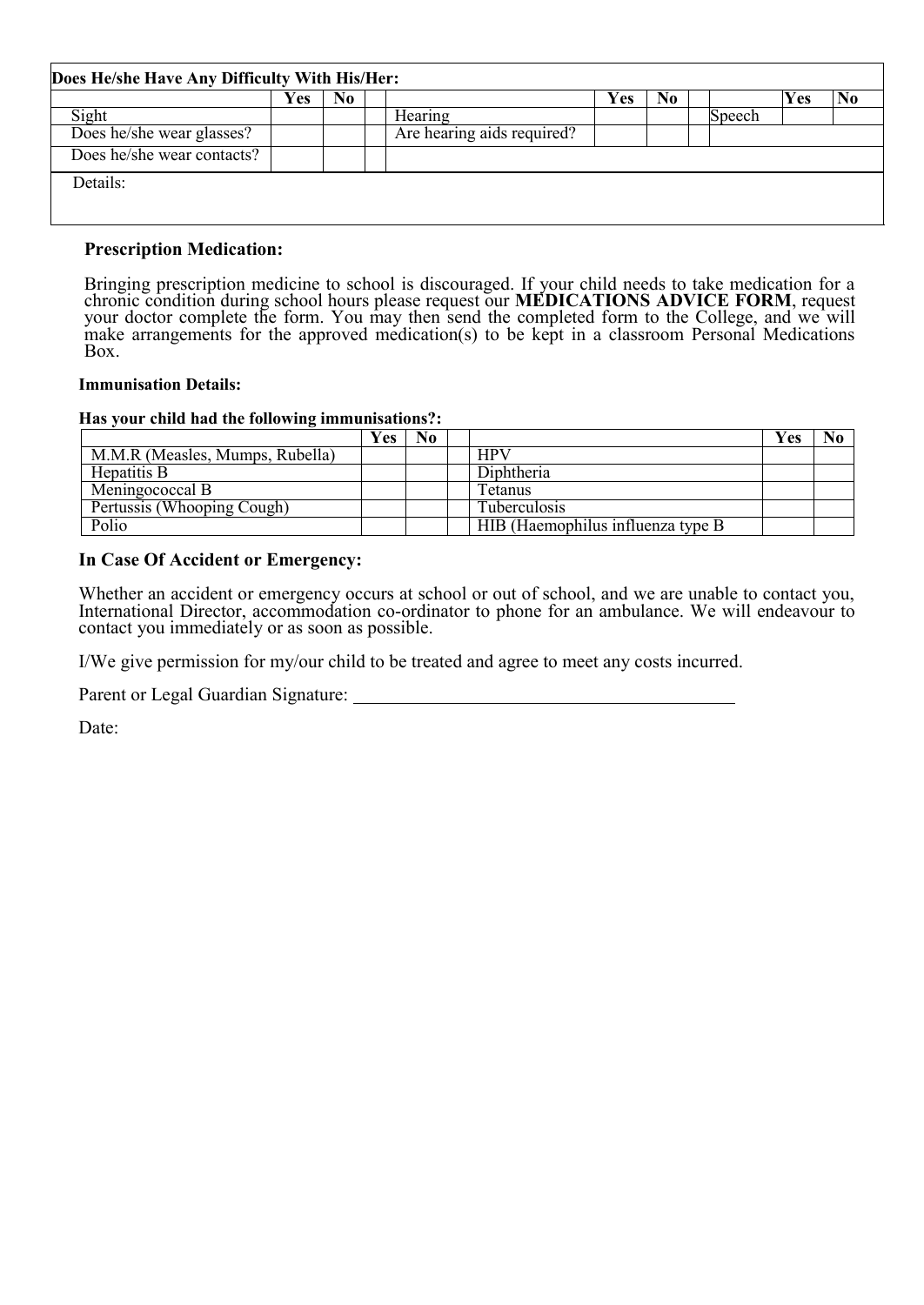### **ATEA COLLEGE CODE OF CONDUCT 2020/2021**

At ATEA College it is important that all members of the College community are engaged in respectful learning relationships that support differing points of view or perspectives. Students, staff, parents and volunteers are integral parts of the College community. It is important to demonstrate respectful behaviour towards each other at all times, so that the individual and collective mana of all members of the College community is upheld in all circumstances.

Respectful behaviour can include the following:

- Adhering to the standards and protocols the College has established to ensure individual and collective mana is maintained.
- Listening attentively and carefully to others with an open mind.
- Asking questions in order to clarify and better understand other perspectives.
- Suspending judgement and providing the other party the chance to explain.
- Working towards resolution in a mutually co-operative manner.
- Using a neutral tone of voice when communicating with the other party.
- Demonstrating respectful and appropriate body language and being aware of the impact of your own and the other party's body language.
- Maintaining personal space.
- Being aware of how we talk about and with others within the College community.
- Acknowledging the cultural perspective of all involved.
- Being open and honest about any concerns or issues.
- Respecting and following the protocols of the College and shared facilities.
- Respecting diversity within the College community.

## **PRIVACY OF INFORMATION**

1. The College follows the Information Privacy Principles in the Privacy Act 1993 relating to the collection, storage, use and disclosure of personal information.

2. Information held at the offices at 21 Domain Road and will be used for the following purposes:

- To facilitate the operation and administration of the College.
- To maintain contact with parents.
- To provide information to the College development office, alumni association, Ministry of Education (including the ENROL national database), NZ Qualifications Authority, Special Education Services and to other agencies pursuant to any statutory requirements (e.g. Children and Young Persons and their Families Act, contact details of school leavers to the Ministry of Social Development).
- In an emergency, information from the file may be given to an agency such as the Police or Doctor.

3. Access to this information will be granted in accordance with the Privacy Act and Official information Act provided reasonable notice is given and that you may request the correction of any inaccurate information.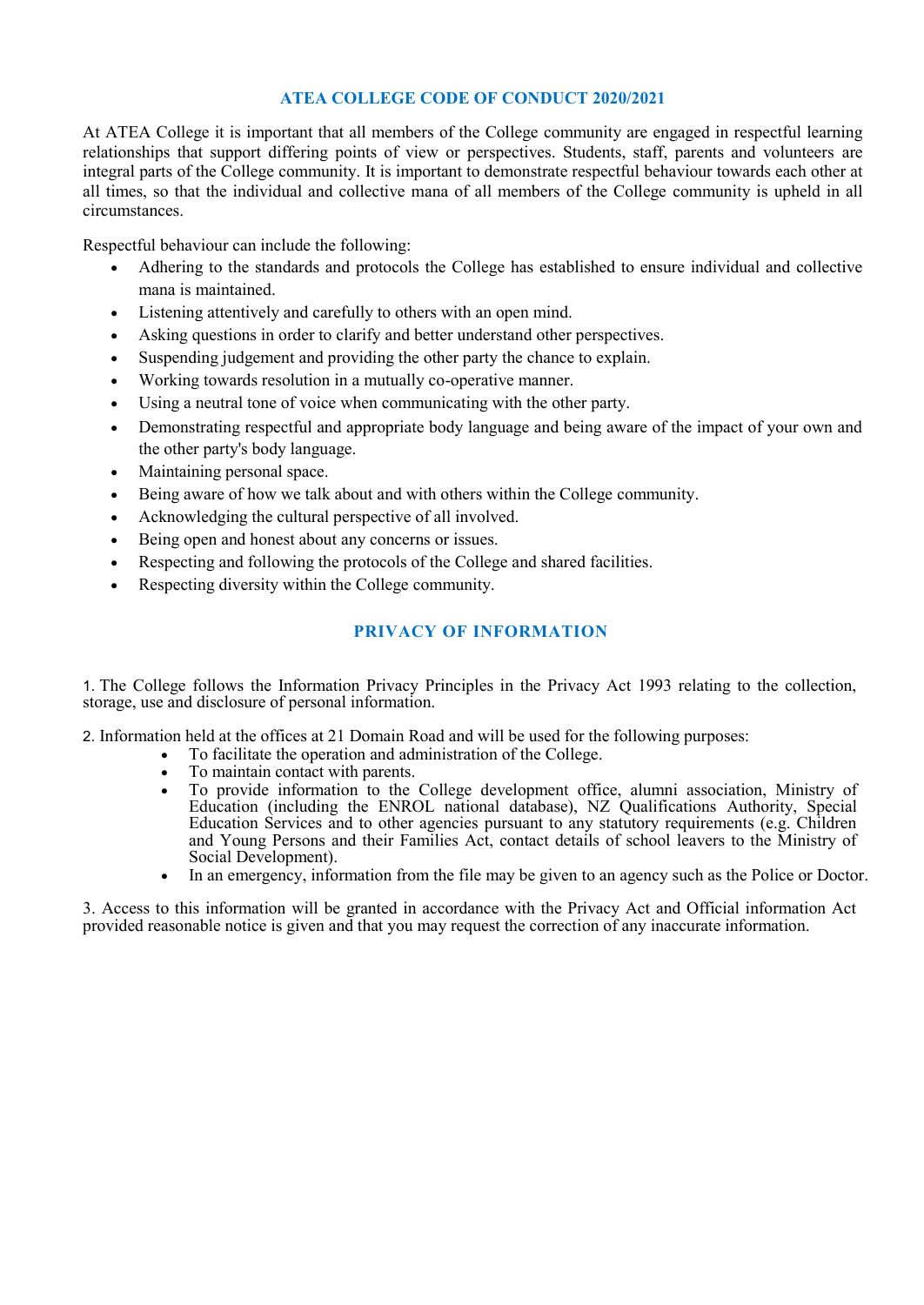### **INTERNATIONAL STUDENT CONTRACT 2020/2021**

- 1. I agree to uphold the values of the College and abide by all College rules.
- 2. I agree to attend all classes, including tutor time. I agree to be punctual to all classes.
- 3. I agree to stay within the school grounds unless I have a leave pass and have signed out (Years 9-13 privilege). I understand I need to follow College procedures in order to obtain a leave pass.
- 4. I agree to participate in class, including class discussions. I agree to complete all class work and homework on time and to attend any extra tuition lessons when required.
- 5. I agree to wear correct uniform at all times. If there is an unavoidable problem, I agree to follow the correct uniform procedures.
- 6. I agree to follow all instructions from staff.
- 7. I agree to follow the College cyber safety and internet requirements.
- 8. I agree to respect other people and their property and that stealing is not allowed.
- 9. I agree to speak politely to staff, to other students and visitors to the College. I agree to be polite and use manners, including holding doors open for staff members and leaving room in passage ways or corridors for others to walk down.
- 10. I agree to follow instructions about the use of cell phones and smartwatches.
- 11. I understand that bullying, including physical, mental, online and emotional, is not allowed.
- 12. I understand that the possession and consumption of drugs, alcohol, cigarettes e-cigarettes, vaping or any legal intoxicant before, during or after school time and while attending school events or trips is not allowed.
- 13. I understand that continual misbehaviour, including in my accommodation, can lead to termination of my enrolment.
- 14. I understand I am not to travel outside the local area of ATEA College (Auckland) without prior written permission of my Parents or Legal Guardian and approval by the College.
- 15. I agree not to drive nor own a motor vehicle while I am a student at ATEA College unless I have been granted written permission by my Parents, or Legal Guardian, and the College. I understand that this cannot be in my first year of enrolment.
- 16. I understand I must complete the End of Enrolment procedures when I finish my enrolment.
- 17. I understand that request for late arrivals, early departures and holiday will not be approved and will be entered as UNJUSTIFIED or TRUANT on the attendance record. Failure to attend school during the prescribed school days may jeopardise my future visa applications and enrolment at ATEA College. I understand that I must attend class at all times as far as reasonably possible.

### **EXECUTION: International Student Contract: 2020/2021**

#### **Parents/Legal Guardians**

By signing below, the Parents or Legal Guardians (as applicable) confirm that they have read and understood the Agreement and agree to be bound by it in all respects:

| Name(s):<br>Signature(s): | Father                                                                        | Mother                                                                                                                         |
|---------------------------|-------------------------------------------------------------------------------|--------------------------------------------------------------------------------------------------------------------------------|
| Date:                     |                                                                               |                                                                                                                                |
| <b>Student</b>            | the College Policies and (to the extent applicable) to the Agreement:         | By signing below, the Student confirms that he/she has read and understood the Agreement and agrees to abide by the Code,      |
|                           |                                                                               |                                                                                                                                |
| College                   | and confirms that the College will be bound by the Agreement in all respects: | By signing below, the authorized signatory of the College confirms that he/she is authorized to sign on behalf of the College, |
|                           |                                                                               |                                                                                                                                |
|                           |                                                                               |                                                                                                                                |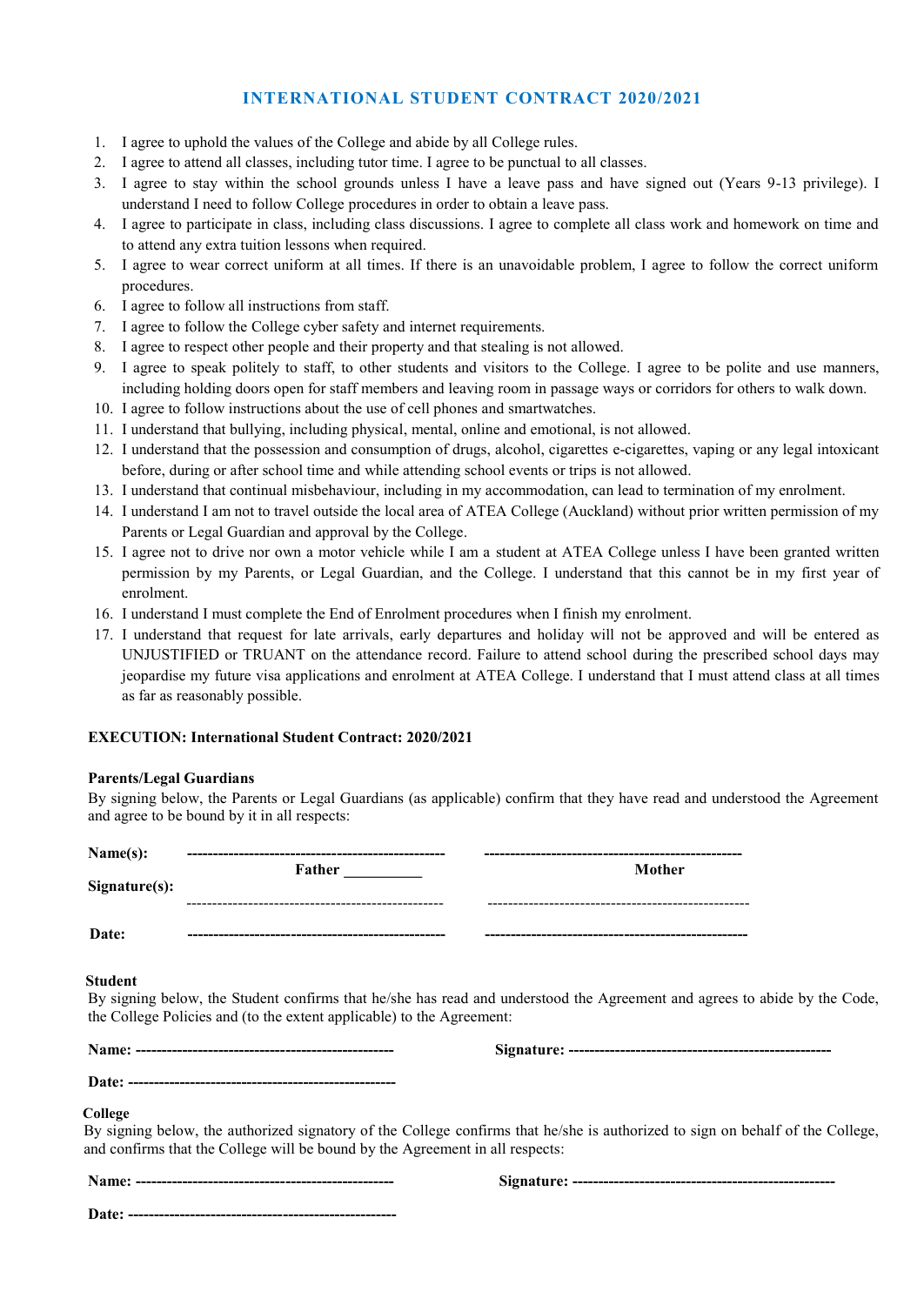### **PARENTAL AGREEMENT 2020/2021**

The Parents or Legal Guardian of the Student agree to adhere to the following terms and conditions while the student is enrolled at the College:

- 1. Confirm that the details provided in this enrolment application and accompanying documentation are correct and complete and that the Parents or Legal Guardian agree to all conditions contained therein.
- 2. The Parent or Legal Guardian and Student acknowledge that the College may obtain at any time from any person or entity any information it requires to process and/or accept the Student for admission to the College or to perform or complete any of the other purposes under this Agreement. The Parents or Legal Guardians and the Student authorise any such person to release to the College any personal information that person holds concerning the Student and/or Parents and Legal Guardians.
- 3. In consideration of ATEA College providing educational services to our child Student's Name:………………………………………..……………………………., we [enter both parents' names and/or the name of the legal guardian:] .........................……………..................………………….…... and ..………….............................……………........................

hereby indemnify ATEA College, Carey College Ltd, its managers, teachers, staff, and agents from and against any claims, actions, proceedings, damages, costs, demands, payments, expenses, causes of action or losses recoverable at law including the costs of defending any such claims, actions or proceedings brought by through or on behalf of our child, howsoever arising.

- 4. Have read and understood all the signed contracts within this application, have had the opportunity to seek independent legal advice in respect of its content and effect, and have received sufficient information as to make an informed decision about enrolment at the College.
- 5. Understand that the Offer of Place will be valid for a maximum of 4 weeks unless otherwise stated. The conditions in this Agreement apply for the whole time the Student is enrolled at the College during a Period of Study. Renewal of this Agreement is at the sole and absolute discretion of the College and is subject to:
	- a. satisfactory academic performance, attendance and behaviour (both in and out of school) of the Student; and b. the issue of an Offer of Place for a further Period of Study; and
	- c. The payment of Fees.
- 6. Understand the requirement for International Students to have maximum insurance cover for medical needs and personal loss – including fee protection.
- 7. Understand that all pre-existing health (including mental health) conditions must be disclosed and that non-disclosure could lead to termination of enrolment of the Student.
- 8. Have read and understood the College's Policies and procedures relating to the Privacy Act 1993 and the release of information, and give my consent for the College to gather and use information as outlined.
- 9. Understand that the Student requires a new visa for each academic year prior to being enrolled on the first day of the school year.
- 10. Understand that requests for late arrivals, early departures and holiday will not be approved and will be entered as UNJUSTIFIED or TRUANT on the attendance record. Failure to attend school during the prescribed school days may jeopardise the Student's future visa applications and enrolment at the College. I understand that the Student must attend class at all times in accordance with the Education Act, Immigration New Zealand, Laws of New Zealand and College Policies.
- 11. Understand that the College has an obligation to report any breaches of the immigration requirements to Immigration New Zealand.
- 12. Agree that this Agreement is subject to an Accommodation Agreement being entered into by all relevant parties.

### **Conduct, Discipline and Termination**

12. Agree that the Student will comply at all times with College Policies, Immigration New Zealand requirements, the Code and the Education Act and the Parents/Legal Guardians shall work with the College to ensure such compliance. This includes, without limitation, the compliance with the Code of Student Conduct, including any amendments made by the College during the Period of Enrolment.

In the event of any breach of this agreement by the Student, the Parents/Legal Guardians ,the College may take any disciplinary action it considers appropriate, including terminating this Agreement, and/or suspending, excluding or expelling the Student and (if applicable) notify Immigration New Zealand of its decision to terminate the Agreement or to exclude or expel the Student.

Without limitation, the following actions shall be deemed to be breaches of this Agreement which may warrant disciplinary action:

- Refusal by the Student to obey any reasonable instruction given by any employee or officer of the College during the Period of Enrolment;
- Any breach of the Code of Conduct by the Student;
- Any breach of the Accommodation Agreement or Designated Caregiver Agreement by the Student or Parent/Legal Guardian;
- Any act by the Student during the Period of Enrolment that creates a risk to the safety of any person;
- Any act during the Period of Enrolment that jeopardises the education of any other Student;
- Any other breach of this Agreement.

Where appropriate the College will follow the process set out in the Disciplinary Policy for International Students when exercising its disciplinary powers, nothing in this Agreement shall limit the power of the College to summarily terminate this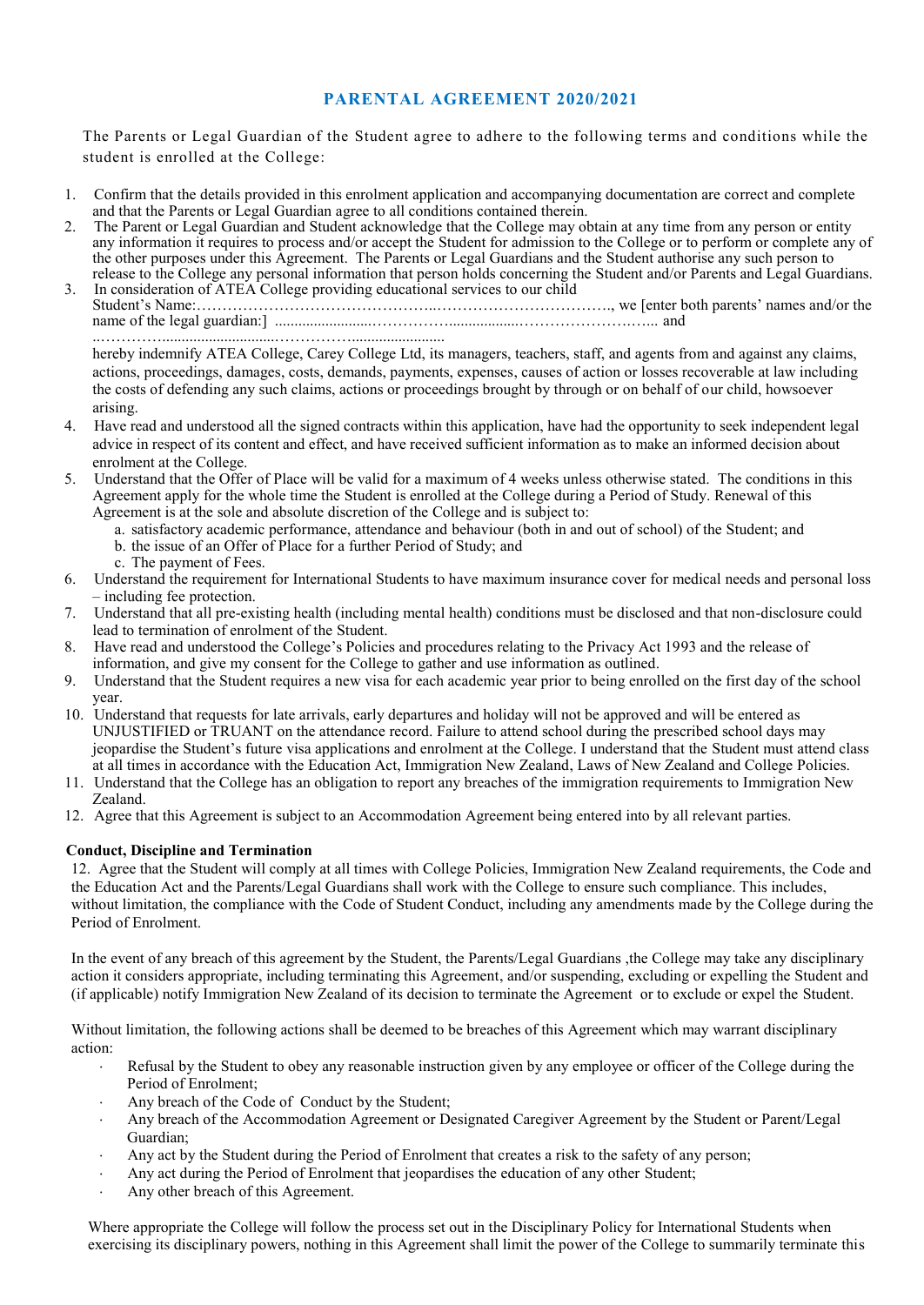Agreement or expel or exclude the Student for serious misconduct or to suspend the Student pending investigation if the College concludes that this step is necessary for the purpose of protecting the safety of any person, including the Student.

13. Notices given under this Agreement must be in writing and given to the addresses set out in the Application Form. Those notices sent by post will be deemed to have been received ten days (10) after posting. The parties also agree that email correspondence is a suitable means of communication.

14. Unless otherwise agreed in writing between the parties, the College's responsibility for the Student begins on the first day of the period of Enrolment and ends on the last day of the Period of Enrolment, or in the event that the Student's Tuition is terminated, on the date of termination. The parties agree that any period of time in which the Student is in New Zealand before or after the Period of Enrolment will be at the risk of the Student and Parents/Legal Guardians and that the College will have no legal or moral responsibility for what occurs during this period unless otherwise agreed in writing.

15. If the College is unable to meet the Student's needs, including but not limited to physical, emotional and educational needs, this Agreement, and as such the Student's enrolment, could be terminated.

16 Nothing in this Agreement limits any rights that the Parents or Student may have under the Consumer Guarantees Act 1993.

17. .The parties agree that any dispute in relation to this Agreement will be resolved in accordance with the Code and the College Policies.

No party to this Agreement is liable to the other for failing to meet its obligations under this Agreement to the extent that the failure was caused by an act of God or other circumstances beyond reasonable control.

### **PARENTS/LEGAL GUARDIANS AND STUDENT'S DECLARATION AND AUTHORISATION**

We declare that the information contained in this application is true and complete. We understand that any false or incomplete information submitted in support of this application may invalidate this application and may result in the withdrawal of an Offer of Place. We agree that we have received sufficient information to make an informed decision about enrolment at the College.

#### Key terms:

This Contract of Enrolment includes provisions:

- i. That allow the College to discipline the Student, including by expulsion
- ii. That control and limit the Student's rights of refund when an Enrolment ends early
- iii. That require the Parents to make full disclosure of all relevant information.

This is an important legal document, please read all clauses carefully.

By signing this Agreement, you confirm that all of the information in the application is true and correct.

### **Parents/Legal Guardians**

By signing below, the Parents or Legal Guardians (as applicable) confirm that they have read and understood the Agreement and agree to be bound by it in all respects:

| Name(s):<br>Sigmaer(s): | Father     | Mother |
|-------------------------|------------|--------|
| Date:                   | ---------- |        |

#### **Student**

By signing below, the Student confirms that he/she has read and understood the Agreement and agrees to abide by the Code, the College Policies and (to the extent applicable) to the Agreement:

**Name: -------------------------------------------------- Signature: ---------------------------------------------------**

**Date: ----------------------------------------------------**

 **College** 

By signing below, the authorized signatory of the College confirms that he/she is authorized to sign on behalf of the College, and confirms that the College will be bound by the Agreement in all respects:

**Name: -------------------------------------------------- Signature: ---------------------------------------------------**

**Date: ----------------------------------------------------**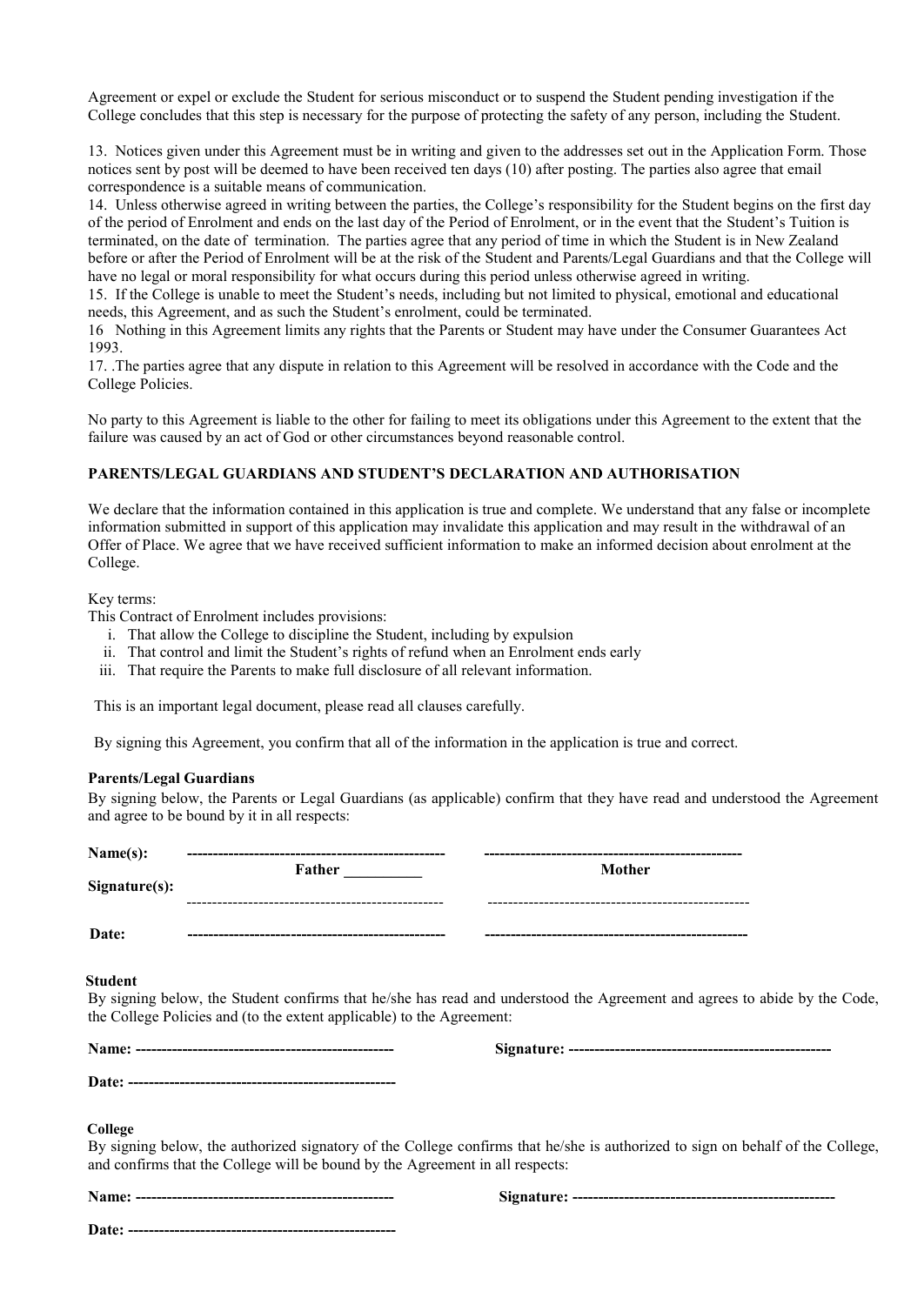### **PARENTAL AUTHORISATION FORM**

### **Copyright Permission**

Please tick all that you agree to:

### **I agree for:**

- my child's photo
- my child's art work
- my child's written work
- recordings of my child's voice or instrument playing
- video of my child

### **To be used by ATEA College as follows:**

- on a poster
- in a printed document
- on the College website
- in marketing or advertising material for the College
- in a school newsletter
- in a newspaper article or television programme about the College.

### **EOTC**

I authorise the Residential Caregiver/Designated Caregiver of our child to approve any school sponsored activities, events or programmes.

### **Low Risk Education Outside the Classroom Activities within a 3km radius of the school site**

I understand that my child may be involved in activities off the school site, within a 3km radius, under the jurisdiction of members of staff. Normal risk management and safety management processes from the College apply.

# **My signature below indicates that:**

- I give permission for my child to participate in these trips.
- I am aware that all trips will still be notified by letter/email and it is my responsibility to inform the College if my child does not have permission to attend.
- I understand that it is my responsibility to inform and update the College with any medical concerns of which the staff taking these trips need to be aware.
- Any cost associated with the trip must be paid before the trip.
- Where an event involves risk exposure greater than what would typically be the case at school or occurs outside the 3km radius, separate permission will be obtained.

| <b>Student name:</b>        |        |               |
|-----------------------------|--------|---------------|
| Parent name(s):             |        |               |
| <b>Parent Signature(s):</b> | Father | <b>Mother</b> |
| Date:                       |        |               |
|                             |        |               |